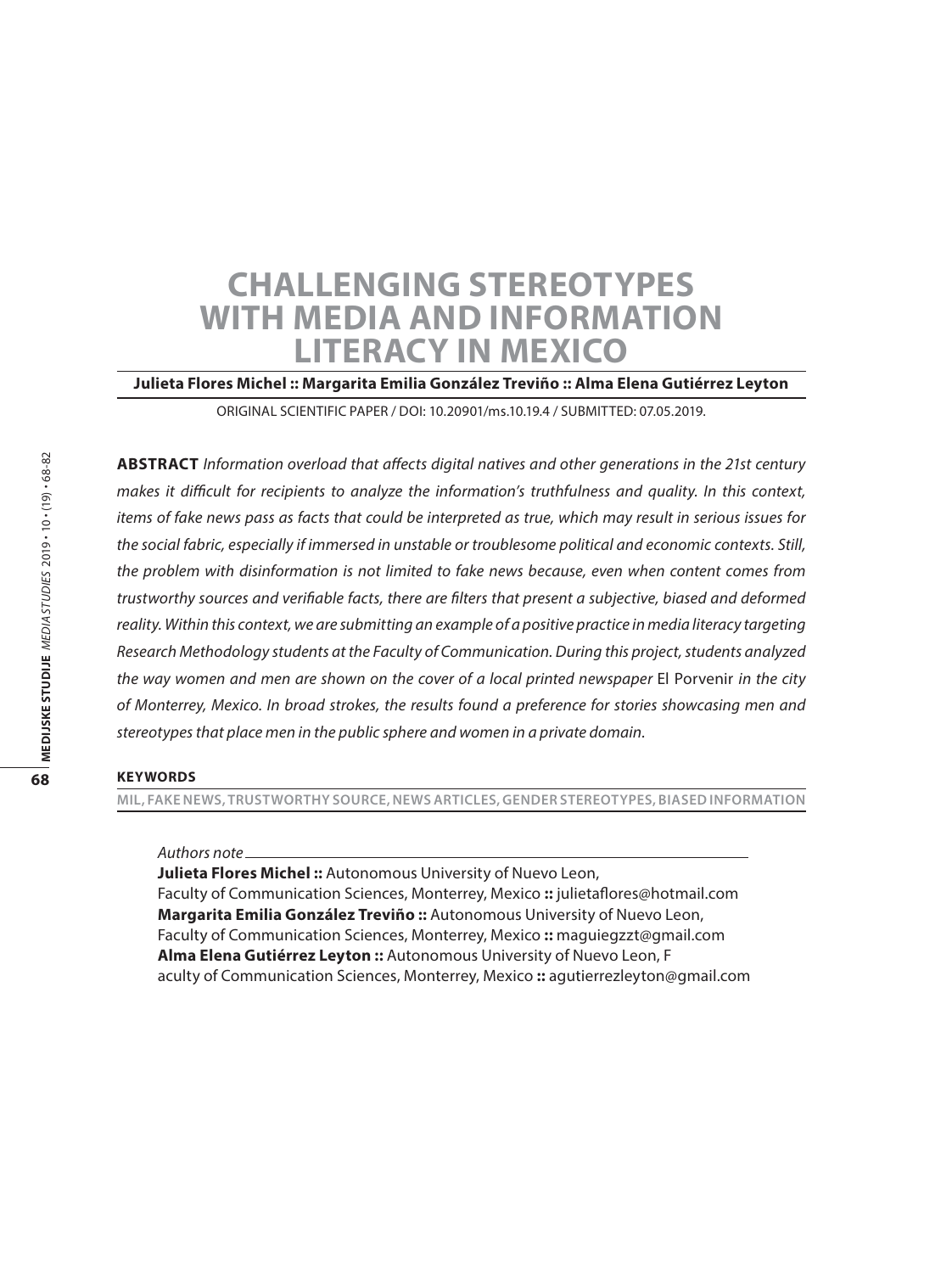# **Introduction**

The premise that says "more information does not mean better information" is no longer up for discussion – instead, it suggests the paradox of disinformation. The risks of a misinformed society are serious and do not come solely from fake news published by dubious sources. The sources we consider trustworthy, those which provide "real" news, can give us a biased or partial view of reality in both traditional and digital media by showing half-truths and presenting an incomplete, and even biased, reality.

From the perspective of journalism, the expression 'fake news' cannot be translated literally. In effect, if news is false, it is not news, because in journalism, in principle, there is no false news, so much so that one of the rules is – verification of the facts before publication. However, the expression covers several categories – fraudulent or fragile news; false information (generally with forged sources), manipulated, adulterated or manufactured or 'planted' (with the intention of deceiving) (...) old news; sensationalism (typical of tabloids) lies, makeup, rumors, alternative events *etc*. - all of which threaten the quality of journalism (Parreira, 2019: 92).

In case of social networks, this verification is not a condition due to the fact that a person who produces some content is not necessarily a professional journalist and can be any citizen with access to technology that has an account on social networks and desires to communicate his or her thoughts. This freedom of production and dissemination of content allows social networks to disseminate all types of content that can be false, manipulated, adulterated or planted (based on the above definitions).

Fake news is not a new phenomenon, unlike the extent to which it can be reproduced on social networks. "The fact that the concept of 'fake news' has been adopted in a number of languages indicates the importance of this phenomenon. The loss of centrality of the source, 'viralization', etc. - often diminish interest in the veracity of the news and the critical reading abilities to identify the false. Due to the fact that large proportions of population are registered on social networks, these issues have very direct political consequences, as it was seen in several recent events (Fernández-García, 2017: 66). Recently, it has been called 'post-truth', a concept that was selected by the Oxford Dictionary as 'the international word of the year 2016'. The same dictionary defined it as "the circumstances in which the objective facts influence less in the formation of public opinion those that refer to emotions and personal beliefs" (*ibid.*: 67). "It is a falsehood that continues to be accepted even knowing that it is a false, which does not prevent decisions based on it" (*ibid.*: 67).

In this sense, citizens with media education must have, develop and use competencies to differentiate false from truthful information; detect biases; analyze the context in which the message is being transmitted; classify the source; check and compare the information against other trustworthy sources; and, if needed, spread only the information they have analyzed with these competencies, always keeping in mind the importance of showing respect to all the parties involved in this complicated communication process.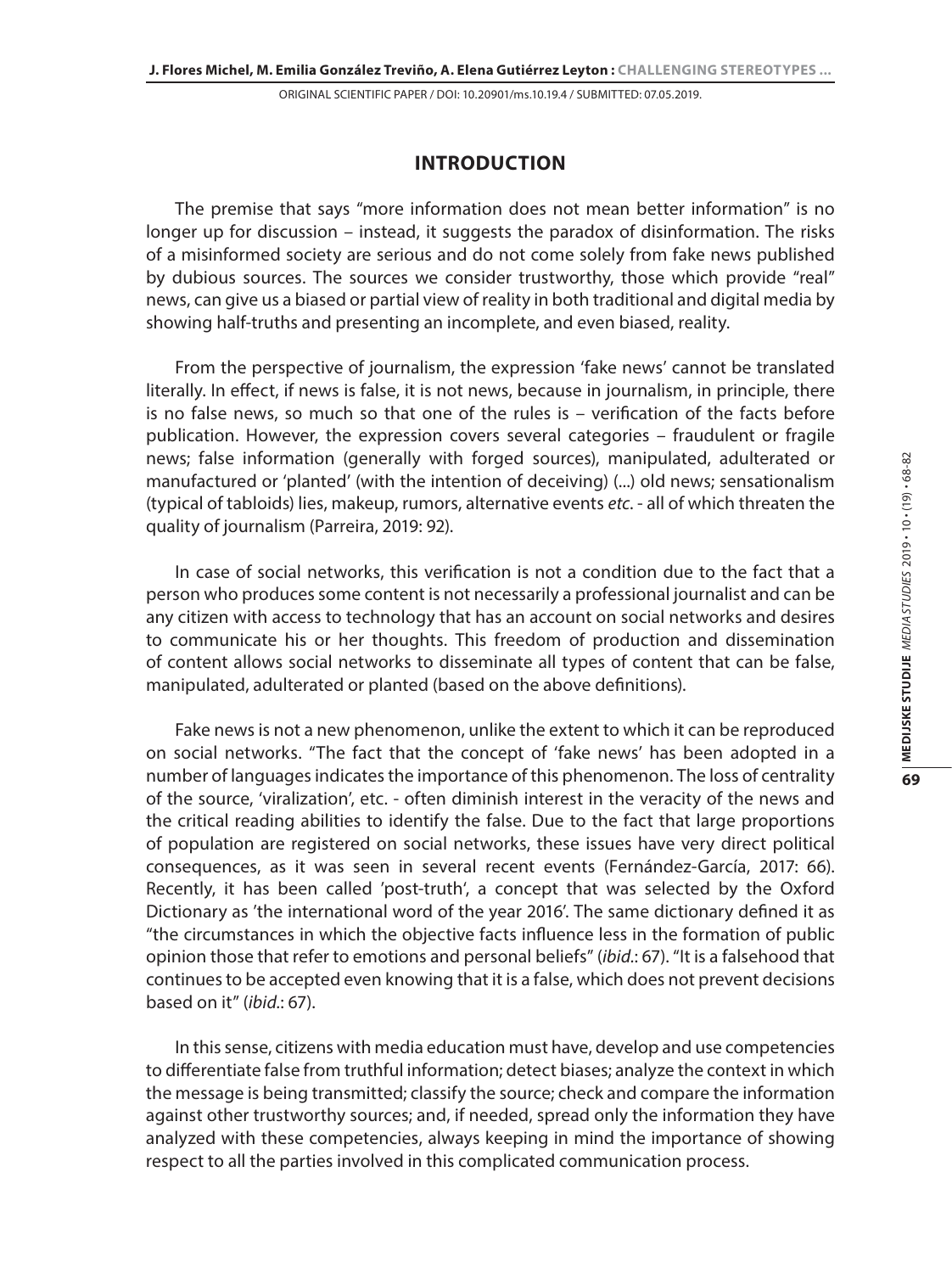Today, developing these competencies has become essential because, since the printing press first appeared, we have never had so much information available and so much technology to access it easily. Having a mobile device connected to the Internet is more than enough for a user to, literally, access all the information in the world. Even though the problem for Media Education does not circumscribe to digitally-broadcast content, it is important to stress that information overload is indeed caused by the technological advances in digital communication and the Internet, which, in the late 2010s, is represented by a boom of smartphone technologies.

Cheaper and more accessible than a couple of decades ago, smartphones have revolutionized the process of human communication. These devices have combined communication models that needed unique and different processes and channels, such as: interpersonal, group, public and mass communication (Cantú *et al.*, 2009). With these four communication processes now integrated in one communication channel, the economically active population of the 21<sup>st</sup> century has a more immediate access to even more, and frequently free, information.

For example, in 2016, 64.9% of Mexico's population had Internet access, which equaled 71.3 million users. By 2017, 72.2% of the population aged 6 and older used a cell phone, and 80% of this population used a smartphone, which was also the most frequently mentioned device for connecting to the Internet, showing a preference of 89.7%. These same Internet users chose, with a lower percentage of preference, other devices to connect to the Web, such as PCs, smart TVs, Video Game Consoles, and Tablets (INEGI, SCT and IFT, 2018).



*Figure 1.*  Apps installed by smartphone users in Mexico (2017). Source: INEGI SCT, and IFT, 2018<sup>1</sup>

With these numbers, as shown in Figure 1., we can easily see, as mentioned earlier, how cellular devices merge interpersonal communication (one-on-one using direct voice

<sup>1</sup> Information based on 36.4 million people according to INEGI's nationwide survey in 49 Mexican cities in rural and urban regions (INEGI, SCT, and IFT, 2018).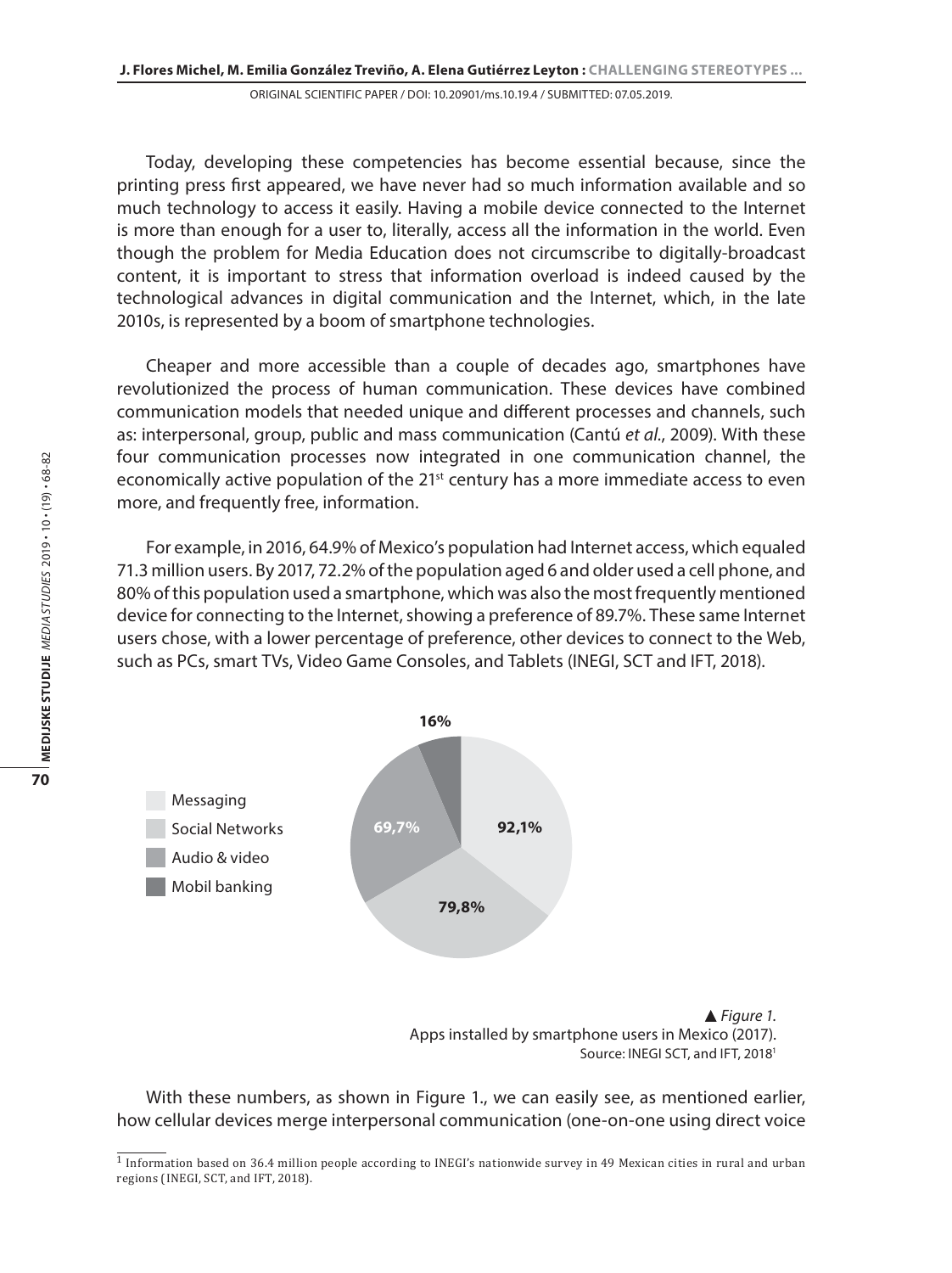calls or personal messages), small-groups communication (a limited number of people in a group getting in touch simultaneously and with certain order), public communication (forums, blogs) and even mass communication (news and advertisement from diverse sources), as well as many other activities added every day to these devices.

This is how the massification of Internet use brought about an overload in information sent and received by users and how it also changed the roles of issuers and recipients, who in turn have become spreaders of information not created by them.

In a context of public communication instead of personal, and according to their origin, we identified in this analysis two types of messages in information overload:

a. Formal Messages that transmit information created by traditional communication media such as press, radio and television and based on a source acknowledged as official or authoritative.

b. Informal Messages that transmit entertainment, social commentary, derisive or thought-provoking content based on images, videos, and short messages without an identifiable source

Both types of messages are, or could be, the spark that sets the decision-making process of the average citizen in motion. These types of messages may influence decisions such as: >who to vote for in the next election? >how to invest for retirement? >where to live? >who to trust? >what position to have regarding immigrants, senior citizens, non-cisgender people, poor and rich people, women, or children? >whether to accept the anonymous challenges in social media? >whether to share the information received over social media from contacts or groups? Even when these situations represent a small sample, they affect society's sustainable

development. Is getting a lot of positive or negative information regarding a politician sufficient to define a person's position and a person's vote? How many people really think that more information means greater knowledge?

In order to have a diagnostic view of the stance of social media users on information they receive, we applied a 24-item questionnaire on a sample of 40 people. Participants were 66.6% female and 33.3% male; 75% had a bachelor's degree and 16.6% had a master's degree. Therefore, we assume it is a population with greater MIL competencies. In this sample, 73.9% said that memes should be 'funny' to merit sharing while options like 'human value' and 'general interest' scored 13% each.

It is not a statistically representative sample, but the instrument's pilot exercise, which will be applied massively in the second phase.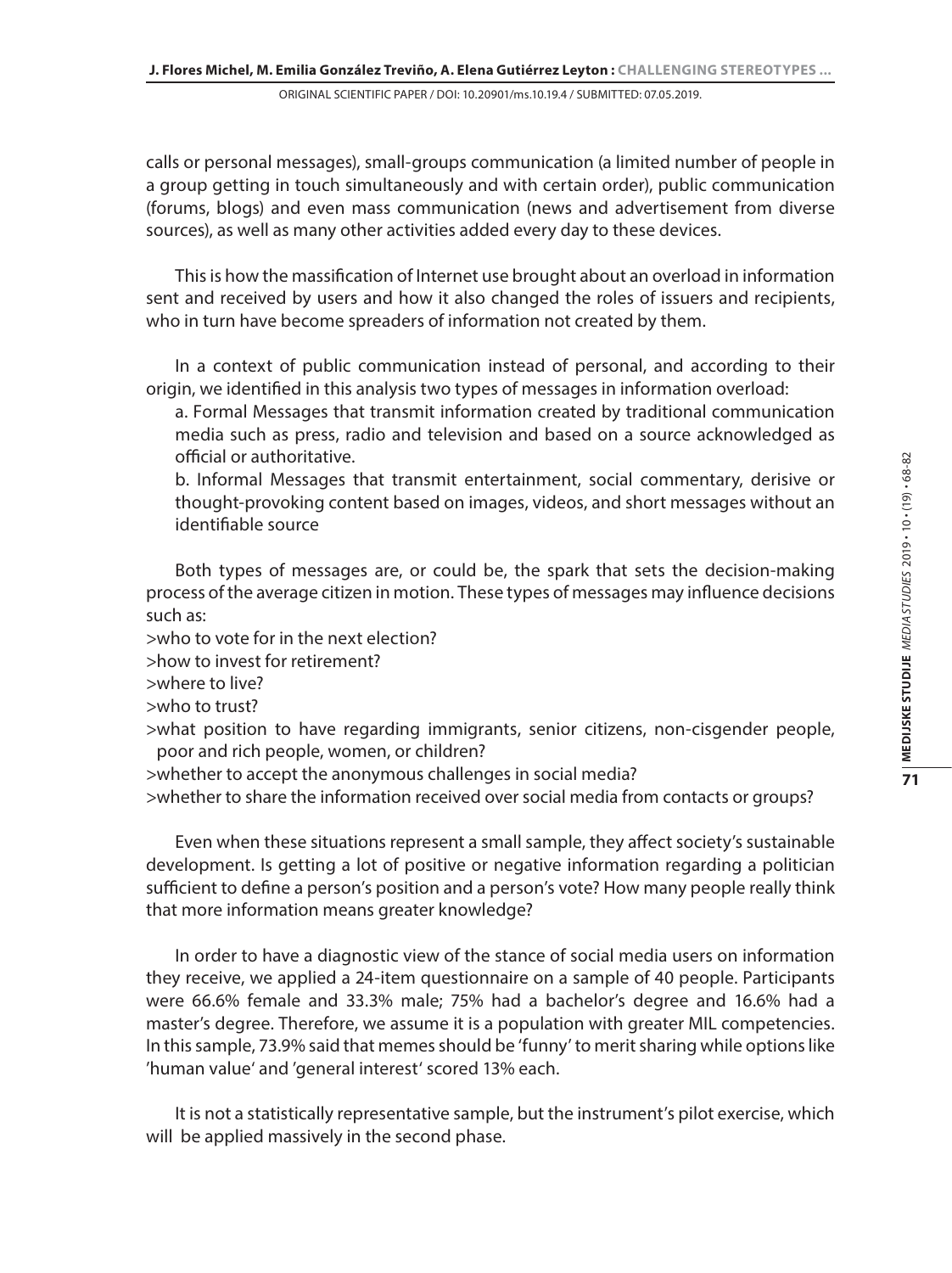Regarding the question "Do you think the news you get on events and facts are true?" there was a balance in contradictory positions since 41.6% answered "almost always real" and 45% answered "seldomly real". In other words, a significant percentage of people, notwithstanding the fact that they have obtained academic degrees, do not question the source and credibility of the information they get. In this sample, only 39.1% said they "seldomly" checked the information they got, 34.7% said they "always" did, while 26% said "almost always".

The paradox of disinformation, as seen in this small sample, transcends gender and academic degree. Therefore, it is important for the governments of different countries to work on Public Policies for Media Literacy. However, this effort is not easy. The first problem we see is the definition of the concept, which can be: Media Education (ME), Media and Information Literacy (MIL), Computer Literacy and Digital Literacy (Frau-Meigs *et al.*, 2017), among others. Even when all these concepts have their own goals and characteristics, we need to integrate and direct the competencies deriving from each of them, as directed by the European Union in 2007, into a Media Literacy that gives people: "the ability to access, understand, and critically assess different aspects of their contents, as well as to establish ways to communicate in diverse contexts" (Frau-Meigs *et al.*, 2017).

To promote the development of media literacy competencies, countries have different players, as pointed out by Divina Frau-Meigs *et al.* (2017) in the book *Public Policies in Media and Information Literacy in Europe, cross-country Comparisons* which included the analysis of 28 countries in the European Union. These players were identified as: partnerships outside, regulation media authorities, private sector, civil society organization, youth participation, professional organization of specific events and overlapping structures.

Meanwhile, the strategies to develop media literacy competencies range from including them via formal education at basic and upper education institutions, to nonformal education through government campaigns and other actions carried out by the above-mentioned players. In Mexico, there is content supporting MIL at every level in the education sector. We can find, for example, computer courses developing technical competencies on how to use a PC and different software; there are also comprehensive training courses that, without having been specifically created for media literacy, strengthen the competencies needed for MIL.

In this context, Mexico's current Secretary of Education, Esteban Garza Moctezuma, said that Civics and Humanism are essential courses for preserving a healthy social fabric:

*In this new stage in the country's public education, Civics and Humanism are two of the courses in the New Mexican School's curriculum that aim to prepare citizens for life through comprehensive development, helping them be ready for coexisting and not just ready for work* (Ministry of Public Education, 2019).

Regarding non-formal education, Mexico's Government also carries out other actions to promote Public Policies that support the rights of audiences. This is the case of the Federal Telecommunications Institute (IFT<sup>2</sup>), which was created in 2013 to make sure

<sup>2</sup> The Federal Telecommunications Institute's acronym in Spanish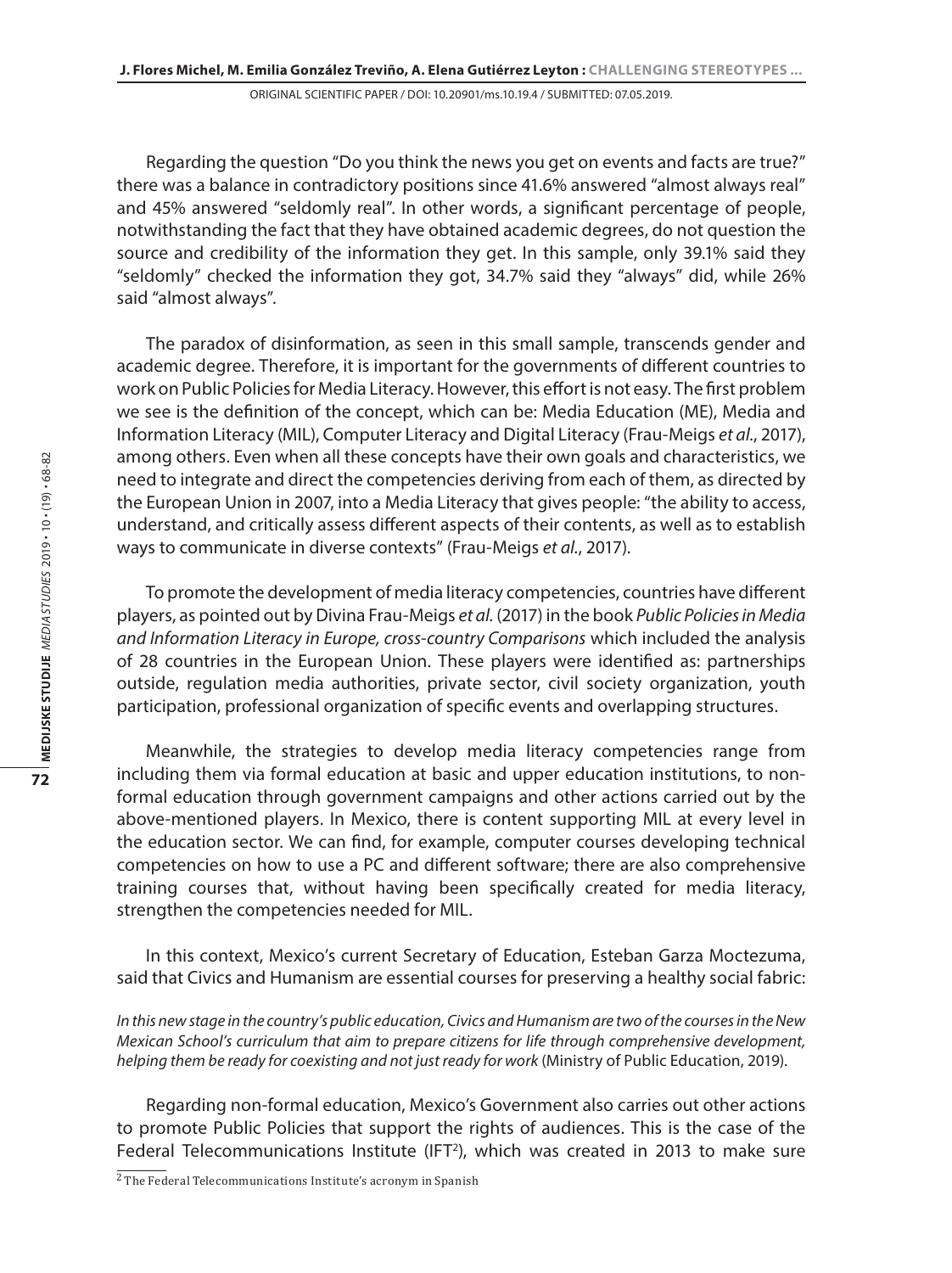the concessionaries of the country's media respect the following guidelines: (Federal Telecommunications Institute, n.d., section II of The Rights of Audiences in its Article 5, pages 7 to 9):

I. Human rights, the greater need of children, and gender equality II. Content free of discrimination V. Broadcast shows promoting family integration, sustainable development, the spread of technical and scientific knowledge, and the accurate use of language. XI. Truthful and timely information. XXIV. Set mechanisms and programs to promote and contribute to media literacy.

Article 5 also highlights how important it is for audiences to receive content where they can clearly tell what is news and what are the host's opinions; as well as differentiate advertisement from content and, as the document states, avoid broadcasting "advertising or propaganda passing as news or reporters' work" (IFT, n.d., Article 5/XVI, page 9).

By creating the IFT, Mexico has taken a major step towards creating new public policies focusing on the promotion of diverse laws and regulations, such as policies supporting and defending audiences, but the challenge remains to understand how citizens can really exert this right.

Aware that education is the best way to achieve media literacy, this paper analyzes an example of positive MIL practices in the framework of formal education at a bachelor's degree level. We specifically show the strategy used for students of the Universidad Autónoma de Nuevo León's Faculty of Communication Sciences to develop competencies to become an active audience. This experience is part of the Research Methodology for Communication Sciences course, where we transversally teach the scientific method and the Lines of Knowledge Generation as set by the professor in charge of the course, which in our case are MIL and Gender Studies Lines.

The problem presented to the students was based on Article 5, paragraph I from the document called *General Guidelines for the Rights of Audiences* (IFT, n.d.), which includes gender equality. The specific problem was to analyze the roles males and females play in the cover of a local paper in the city of Monterrey, Mexico, based on gender stereotypes.

To carry out this analysis, undergraduate students supported their research on Communication Sciences theories and on documents covering the State of the Domestic and International Arts. Once the theoretical framework was set, students worked with the assigned methodology and then presented their results and conclusions based on the established hypotheses and assumptions as well as on the research questions. In this sense and this order, this paper honors the information covered by the students under the guidance of this paper's authors, as a positive MIL practice experience.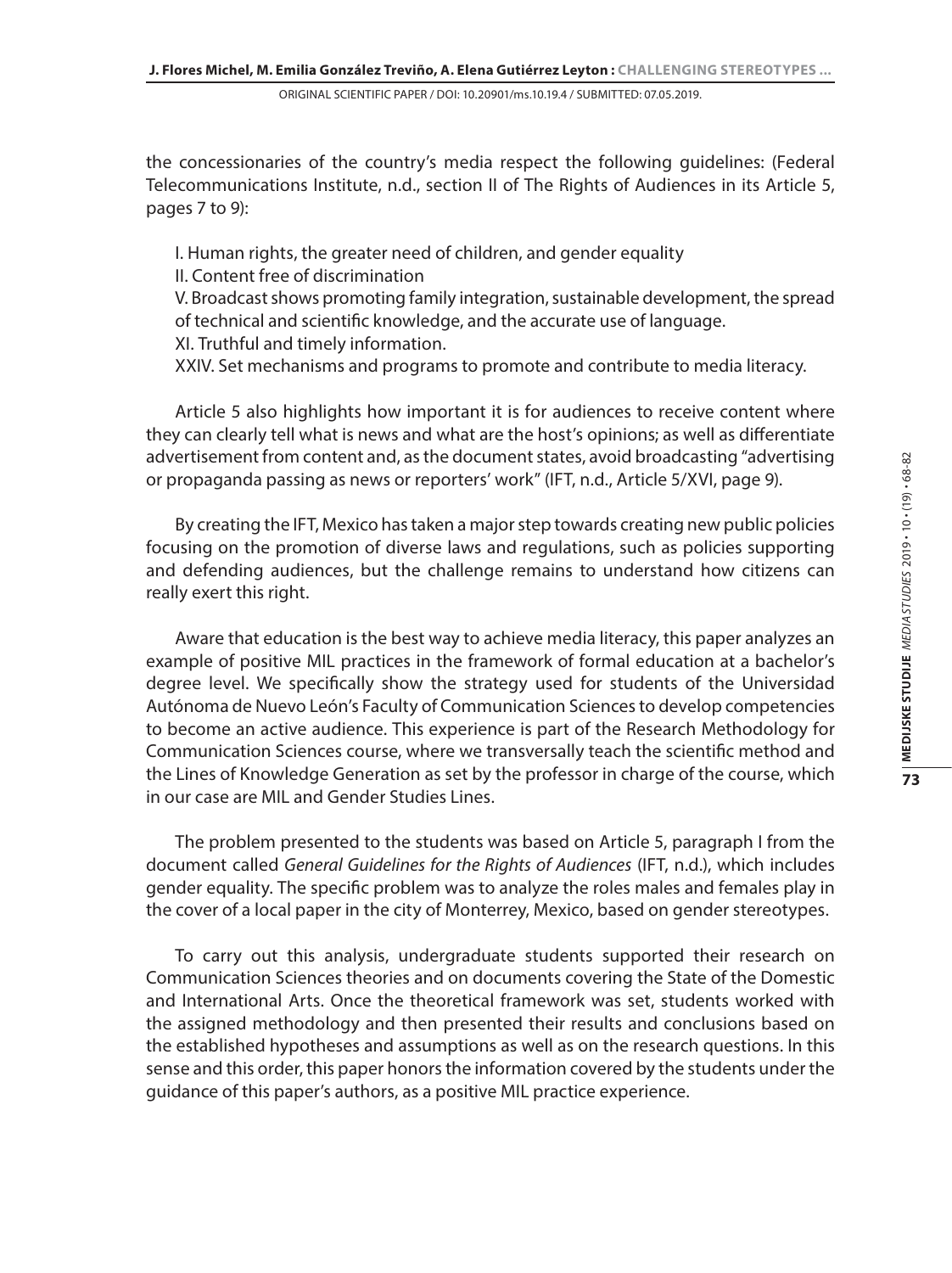# **Problem Statement**

In society, and through the years, women have always been placed in an inferior position to men and, consequently, they have been victims of labor inequality, lack of job opportunities, and even physical abuse. The progress of science and technology fosters new knowledge. It would seem obvious that equality in the rights of women and men should move forward shoulder to shoulder to favor a fair balance, but we do not see this happening at the same rate as technological and scientific growth. Mass media, in their traditional and digital formats, are involved in the promotion of this imbalance, this lack of equality in the rights and obligations of women and men; sometimes by manipulating the information they publish, sometimes by projecting gender stereotypes on actors of their content, strongly tipping the scales towards women for the worse.

The reality of the world received by audiences is one chosen by the editors and CEOs of the media. They are the ones choosing which items of news are more relevant, the tone in which they are presented (satirically, ironically, supporting or undermining the event they cover), which actors are more relevant between women and men, and how these actors are shown in the news.

The research's general and specific questions arose from this position.

General Question:

>How are men and women showcased on the cover of a free, printed newspaper in Monterrey, Mexico?

Specific Questions:

- What is the ratio of news showcasing men and women on the cover of a local free, > printed newspaper in Monterrey, Mexico?
- What is the space in square inches occupied by images of men and women on the cover > stories of this newspaper?
- Which stereotypes are present for men and women on the cover stories of this > newspaper?

The following are the hypotheses and assumptions for this research:

- >Men are shown in a better light and with higher reputation while women are shown in inferior roles and, sometimes, they are absent.
- The number of items of news showcasing men as the main subject is greater than those > showcasing women.
- >The space of text in square inches showcasing men is greater than the space showcasing women on the cover stories of the newspaper.
- News includes content with gender stereotypes. >
- Gender stereotypes in the news show gender inequality. >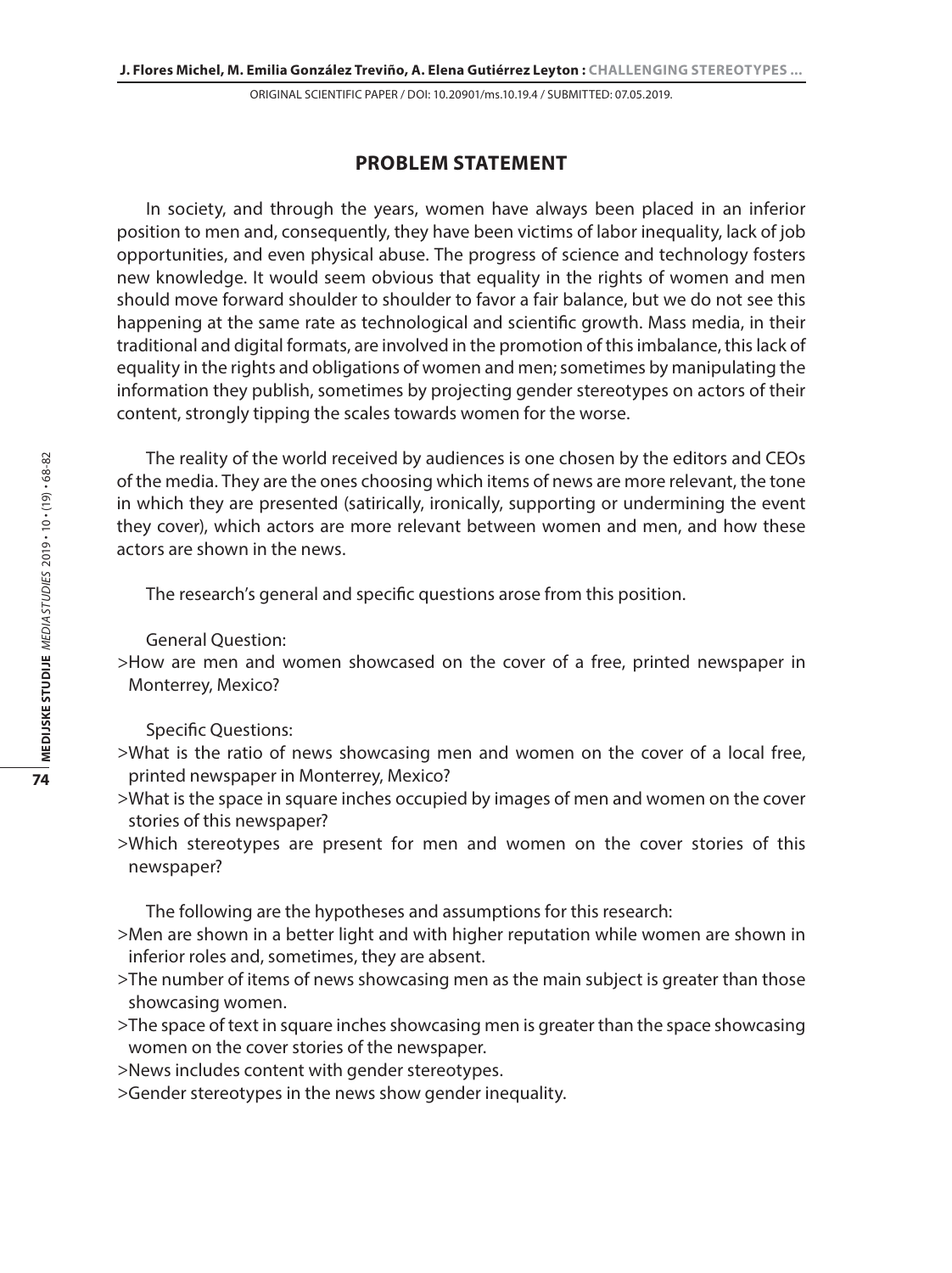## **Research Problem's Conceptual Framework**

This research is based on Gender and Communication theories, as shown below.

## **Gender Theories**

The gender theory arose as a counterpart to the biological theory; it deals with a social construct that we can modify so that women and men can coexist while remaining different and of equal value. Marta Lamas (1999), a Mexican feminist, defines the gender concept as: "the set of ideas, representation, practices, and social prescriptions developed by culture from the anatomical difference of sexes, to symbolize and build socially what is proper of men (the masculine) and what is proper of women (the feminine)," (Lamas, 1999: 84).

In this sense, masculine and feminine traits are not inherent to the reproductive organs, but they are to the social construct deriving from the social imaginary of those organs. Thus, the concept of gender asserts that the characteristics allocated to sex come from the cultural context and not from nature. We are saying then that we decide what these characteristics should be based on our perception of what each society and culture think men and women should be. Therefore, these characteristics may change from one culture to another. The characteristics of what men and women are, and should be, thus become stereotypes.

From the perspective of social psychology, as stated by Pascaline Gaborit (2009), a stereotype has a neutral meaning because it allows for an internal restructuring of the world where "the stereotype is the action through which a person is associated to a particular category," (Brawn, R. 1995, as cited in Gaborit 2009). Yet, when we speak about gender stereotypes, the word stereotype loses its neutrality and becomes a scarlet letter where women are branded with the most negative and less favorable of the categories defining human beings.In this sense, when a stereotype is the way we rationalize the extreme beliefs associated to the behavior or characteristics of certain persons or groups (Allport, G.W. 1954, as cited in Gaborit 2009), it becomes a social imaginary that leads to gender discrimination in a relationship of power where women are submissive or dominated and men are dominant physically, financially, socially and in all spheres of power such as politics, sports or religion.

To analyze the study case proposed in this paper, it is important for us to define the concept of sexism; according to Morgade (2001, page 11, as cited by Araya, 2005): "It is a form of discrimination because, just as other forms of discrimination, it is a practice that tends to pigeonhole people in imposed parameters". These parameters affect both men and women, but tend to favor men, placing women in inferiority, as mentioned before.

Within this context, the idea of gender is built upon social perceptions. And these perceptions, as culturally stereotyped by mass media, generate behaviors.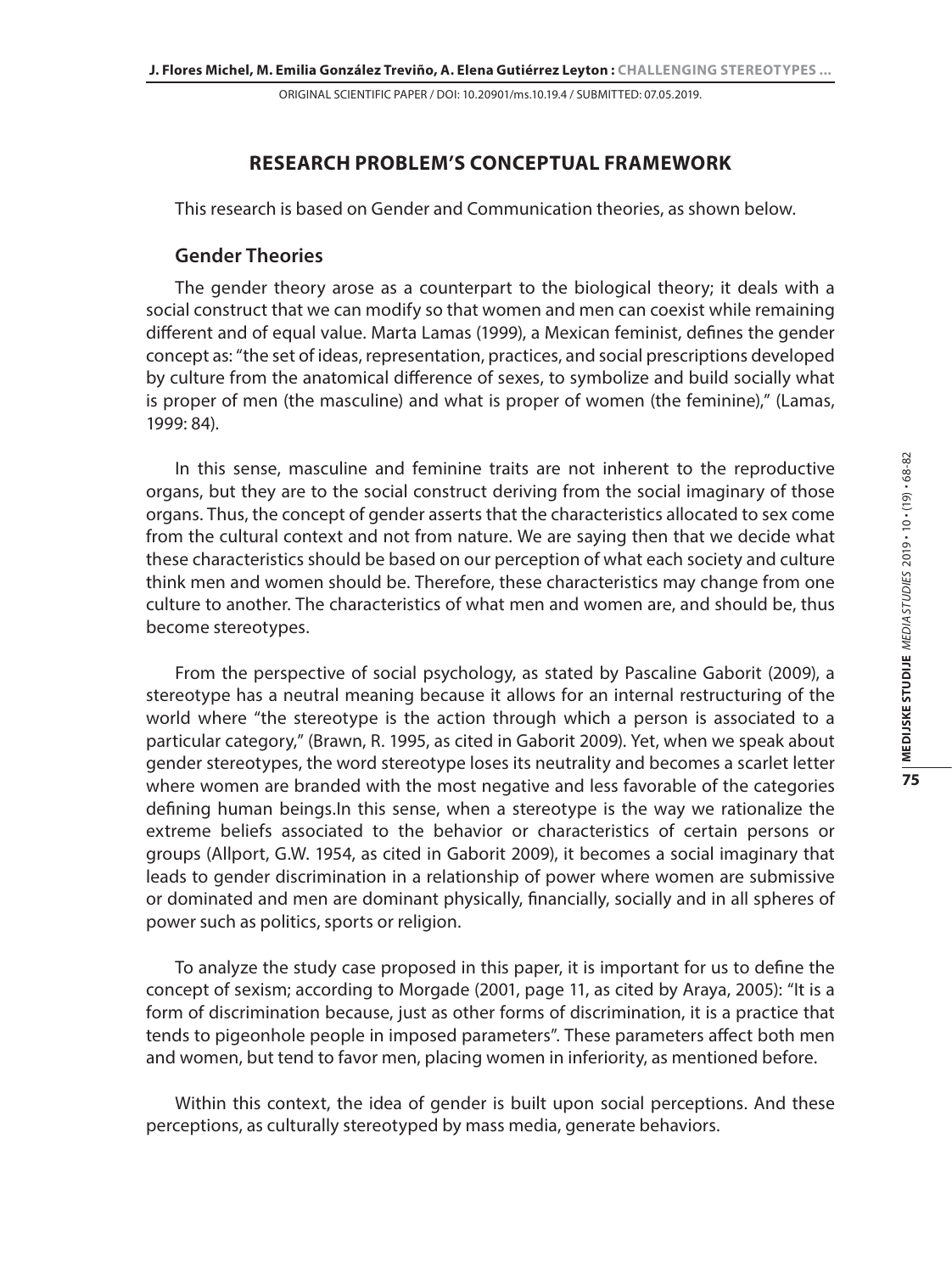### **Communication Theories**

The goal of knowledge is truth, and we expect formal mass media such as press, radio, television – at least in their informative function – to deliver that truth to audiences who, in turn, cast their vote of confidence and credibility to the opinion leaders in different news spaces. Working with the assumption that media does not show the truth, students supported the research problem on the 'gatekeeper theory', which had in Kurt Lewin one of its most important supporters in the 1970s (Lozano, 2007). This theory follows a positivist empirical vision and an analysis of how newspapers editors "chose certain news and dismissed others," (Lozano, 2007: 34); which supports the fact that audiences, or readers, get only partial information on reality.

A weakness of this theory is the fact that it minimizes the information selection process to simple personal or arbitrary decisions of editors. Thus, other and more complex studies were developed, such as *The Sociology of the Production of Messages*. This research trend from the mid-1970s – with representatives such as Shoemaker and Reese (1991), Mauro Wolf (1987), Jesús María Aguirre (1992), and Michael Shudson (1997) – included the analysis of more complex variables such as factors organizations cannot control: media policies, the financial and ideological systems of the context, and others; and internal factors *e.g.* the communicators' personal attitudes and values (Lozano, 2007).

The research exercise carried out by students of the Faculty of Communication did not contemplate analyzing the causes or effect of the selection of the information published by the newspaper because the goal was for students to observe whether this selection had an effect on the roles of men and women on the newspaper's cover page. Next, we will describe the methodology we used to carry out this project.

## **Methodology Framework**

The research problem came from three specific goals, the first two focused on observing and measuring quantitively the spaces on the newspaper's cover showcasing men and women and the third goal aimed to analyze abstract qualities, as shown in Figure 2. Therefore, we worked with a mixed method that allowed researchers to have a "crossing of approaches" (Lincoln and Gubba, 2000 as cited in Hernández *et al.*, 2006), thus providing a holistic view for the issue.

In the mixed method, the qualitative vision gives the issue a better understanding, complexity and depth, while the quantitative vision strengthens the analysis of the frequency, amplitude, and magnitude (Creswell, 2005, as cited by Hernández *et al.*, 2006). The integrating strategy we used corresponds to the supplementary mixed method, also called 'parallel design method', because it was deemed as the best fitting to the problem and the most appropriate rationally (Creswell, 2005, as cited by Hernández *et al.*, 2006). This parallel design let us contrast the qualitative and the quantitative results, combining the advantages of both processes.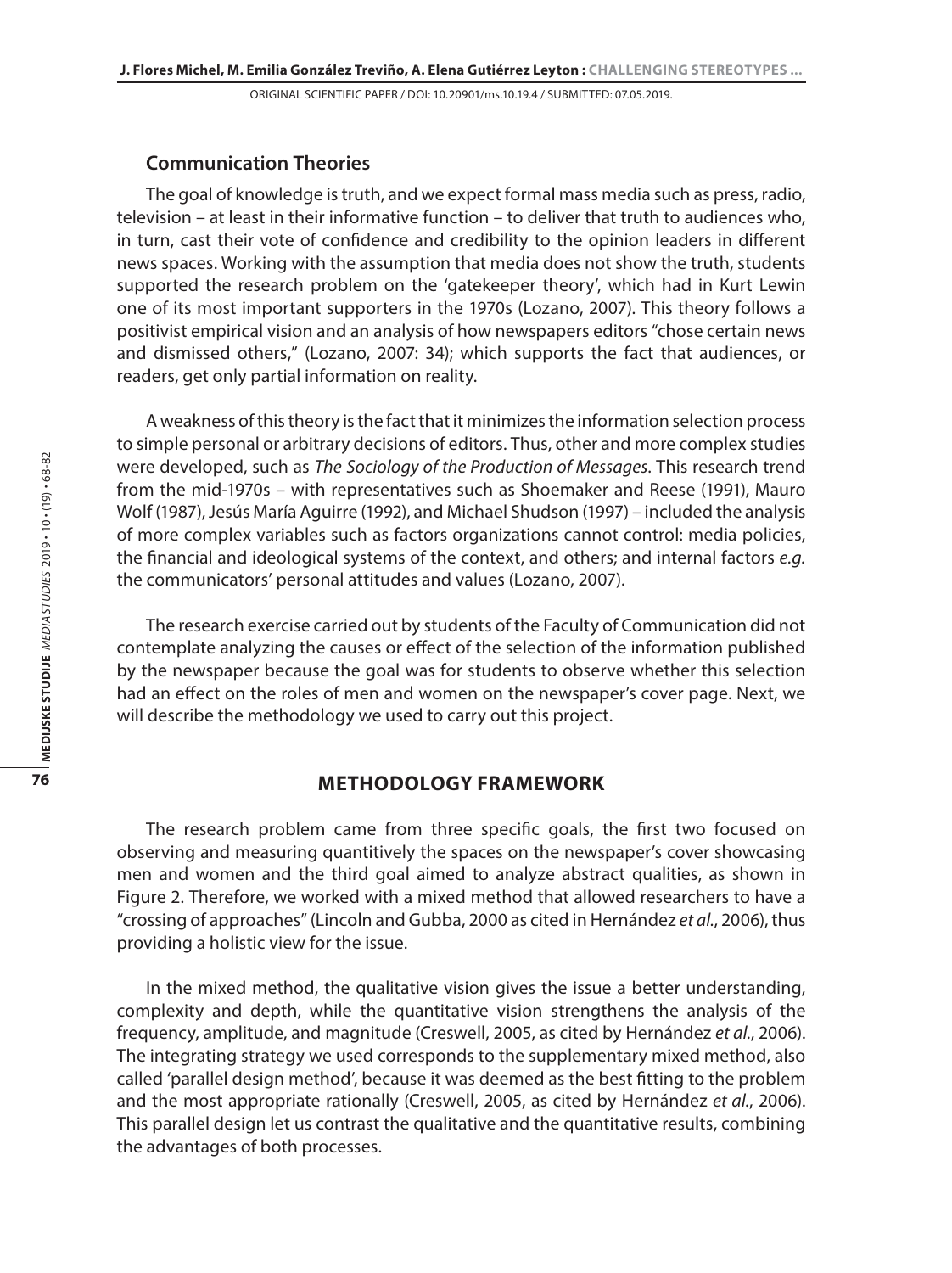| <b>Quantitative objectives</b>                                                                                                                                                                                                                              | <b>Quantitative variables</b>                                                        |
|-------------------------------------------------------------------------------------------------------------------------------------------------------------------------------------------------------------------------------------------------------------|--------------------------------------------------------------------------------------|
| >Identity the ratio of news showcasing men<br>and women on the cover of a local, free printed<br>newspaper in Monterrey, Mexico<br>>Learn how much space in square inches is devoted<br>to images of men and women on the cover stories<br>of the newspaper | >Number of notes on the cover<br>>Number of cm2 of notes<br>>Amount of cm2 in images |
| <b>Qualitative objectives</b>                                                                                                                                                                                                                               | <b>Qualitative variables</b>                                                         |
| >Identity the gender stereotypes for men and<br>women present on the cover notes of this newspaper                                                                                                                                                          | >Male gender stereotypes<br>>Female gender stereotypes                               |

*Figure 2.* Justification of the Mixed Method.

We used the content analysis technique and observation grids for both quantitative and qualitative data. We chose a freely distributed local newspaper *El Porvenir* in Monterrey, Mexico. The sample consisted of the cover pages of the newspaper during the period of one month (March to April 2015), which resulted in the analysis of twelve cover pages. We chose a printed newspaper over a digital one for this exercise because the format made it easier for students to perform a quantitative analysis of the data.

# **Content Analysis Results**

The first research question was: "What is the ratio of news showcasing men and women on the cover of a local, free newspaper *El Porvenir* in Monterrey, Mexico?

Systematically, the newspaper we examined had four stories on the cover. Therefore, we analyzed 48 stories. As it can be seen in Figure 3, a significant space was dedicated to men.

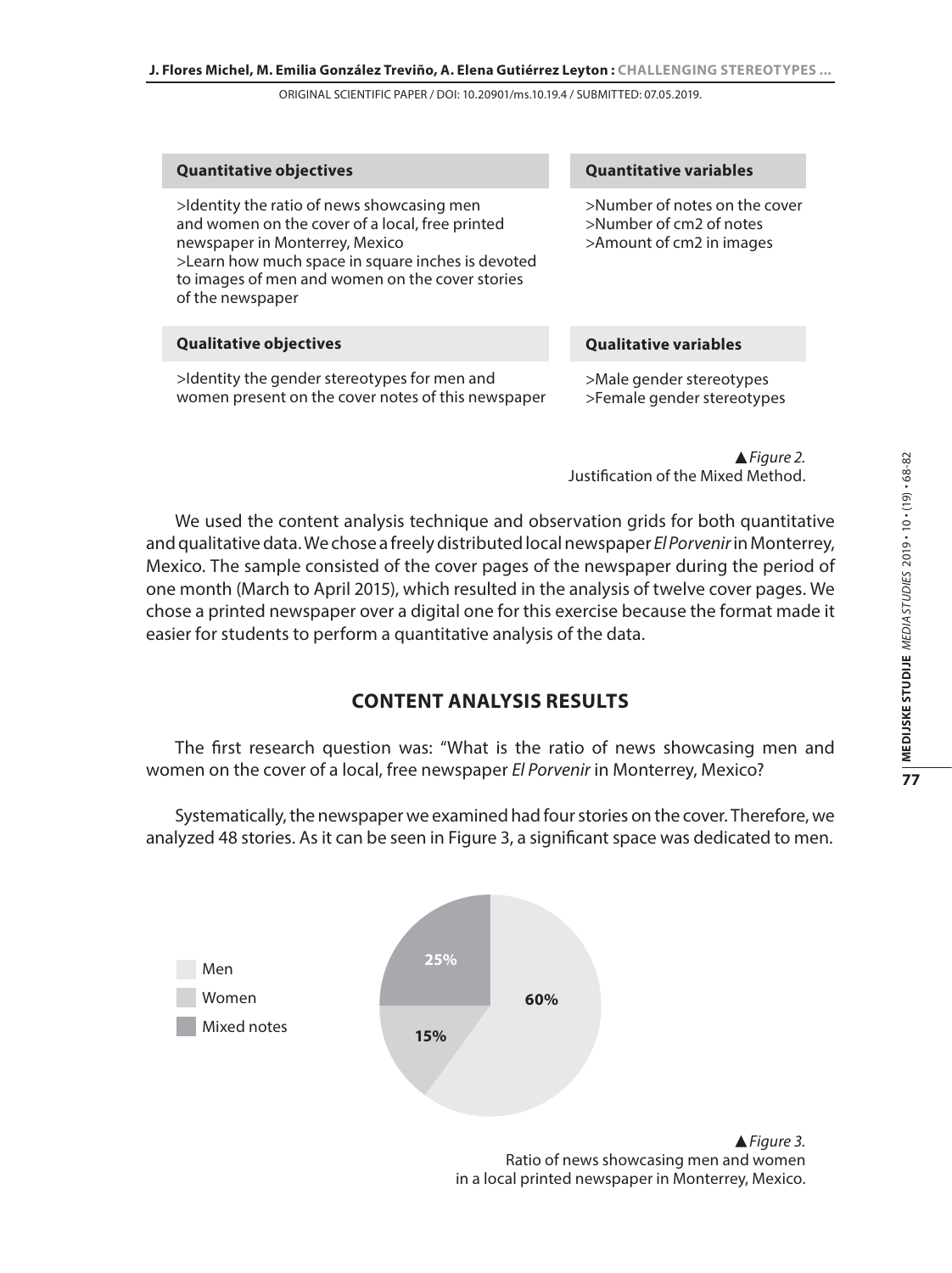This first result shows an enormous advantage for men: they were showcased as the main subject in 29 cover stories out of 48 in the month's total. Meanwhile, only seven of them showcased women as the main subject in the same period.

The second resesearch question was: "What is the space in square inches for images of men and women on the newspaper's cover stories?"

The results showed that from a total of 316.51 square inches of images analyzed on the newspaper's cover, 272.65 square inches showed men, while women were present in just 43.86 square inches. This clearly shows a tremendous inequality in terms of the size of images devoted to the two sexes.

## Table 1. **Presence of men and women in the images on the cover page of a local, printed newspaper in Monterrey, Mexico**

| Men            | Women         | <b>Total</b>  |
|----------------|---------------|---------------|
| 272.65 sq. in. | 43.86 sq. in. | 316.51 sq.in. |
| 86.14%         | 13.85%        | 99.99%        |

The qualitative question was: "Which stereotypes of men and women are shown in the cover stories of a local, printed newspaper in Monterrey, Mexico?"

It was established that in the twelve issues collected during the month-long observation, and according to the definition and stereotypes set in the theoretical framework, the following labels were used for stereotypes applicable to men: authoritarian, argumentative, decisive, satisfied, possessive. For women, students identified fewer labels: submissive, vulnerable, and protective. The categories that constitute stereotypes emerged as a result of the qualitative analysis of the pages in an exercise in 'grounded theory' (Lincoln and Gubba, 2000, as cited in Hernandez *et al.*, 2006).

For stereotypes applicable to men, students identified connotations that presuppose a domination of the public sphere by males, as seen in *Figure 4.* 

In their own words, students who carried out this investigation asserted:

*The number of stereotypes we found for women were nominal and, unfortunately, none of them depicted women in a different light; all the stereotypes used for women imply they are still seen as weaker in comparison to men. From seven cover stories in a month, four depict women as submissive, one as vulnerable, and two as protective.*

As shown in Figure 5., we concluded that these stereotypes placed women definitively in the private sphere.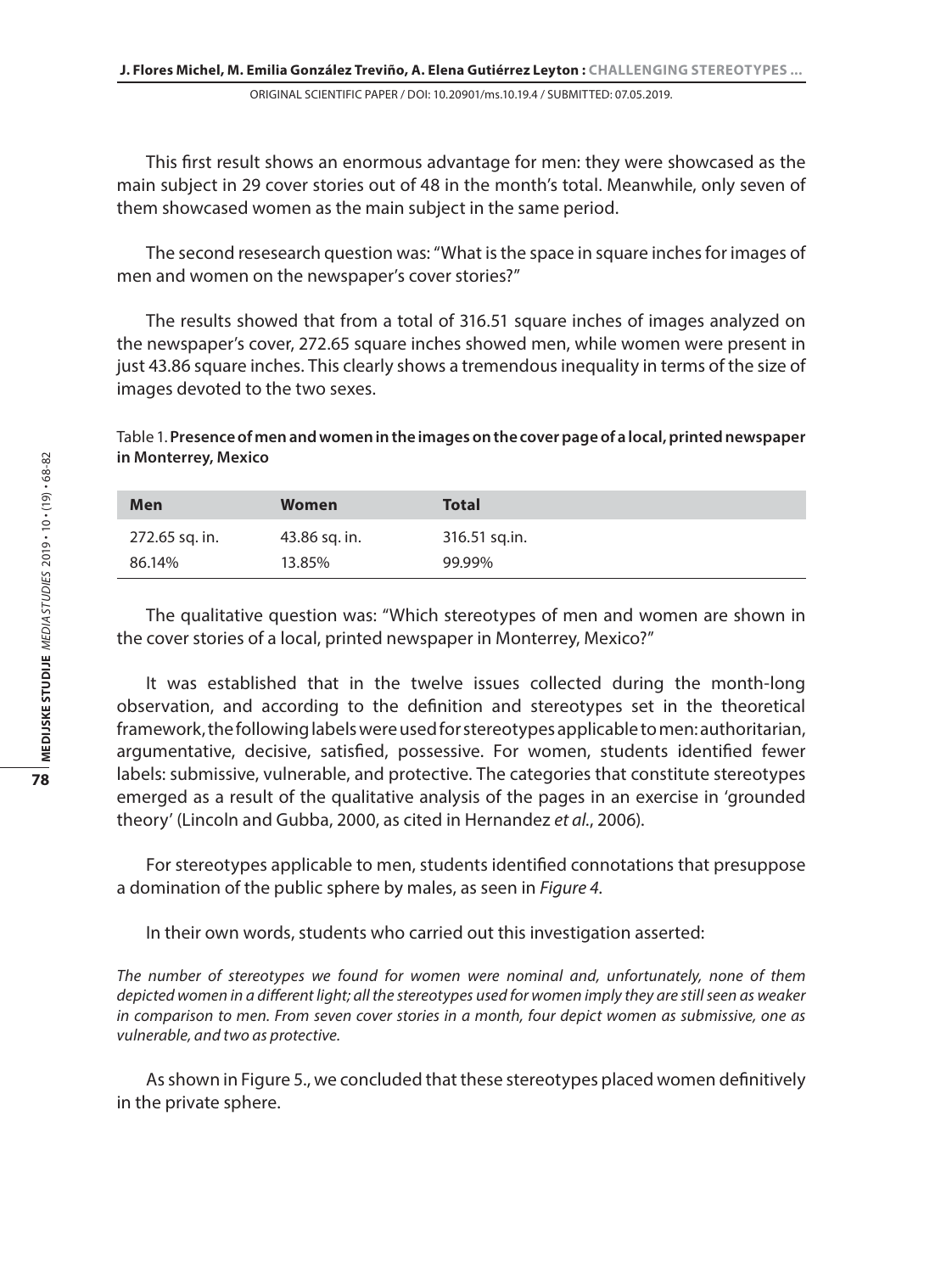ORIGINAL SCIENTIFIC PAPER / DOI: 10.20901/ms.10.19.4 / SUBMITTED: 07.05.2019.



printed newspaper in Monterrey, Mexico.

# **Final Recommendations and Deliberations**

Media literacy education is a joint responsibility of the governments, families, societies, educational institutions, and other organizations. As seen from the viewpoint of formal education, both managers and teachers should implement specific actions that foster the development of MIL competencies in the curricula of the different educational plans, and at every educational level. Although it is important to have learning units that specifically address media literacy, teachers have the responsibility to permeate this topic transversally to every course, linking the development of these competencies to the work we do with our students in and outside our classrooms. Likewise, teachers who also carry out research work should guide the application of the scientific method on issues concerning our own areas of knowledge and following a MIL context.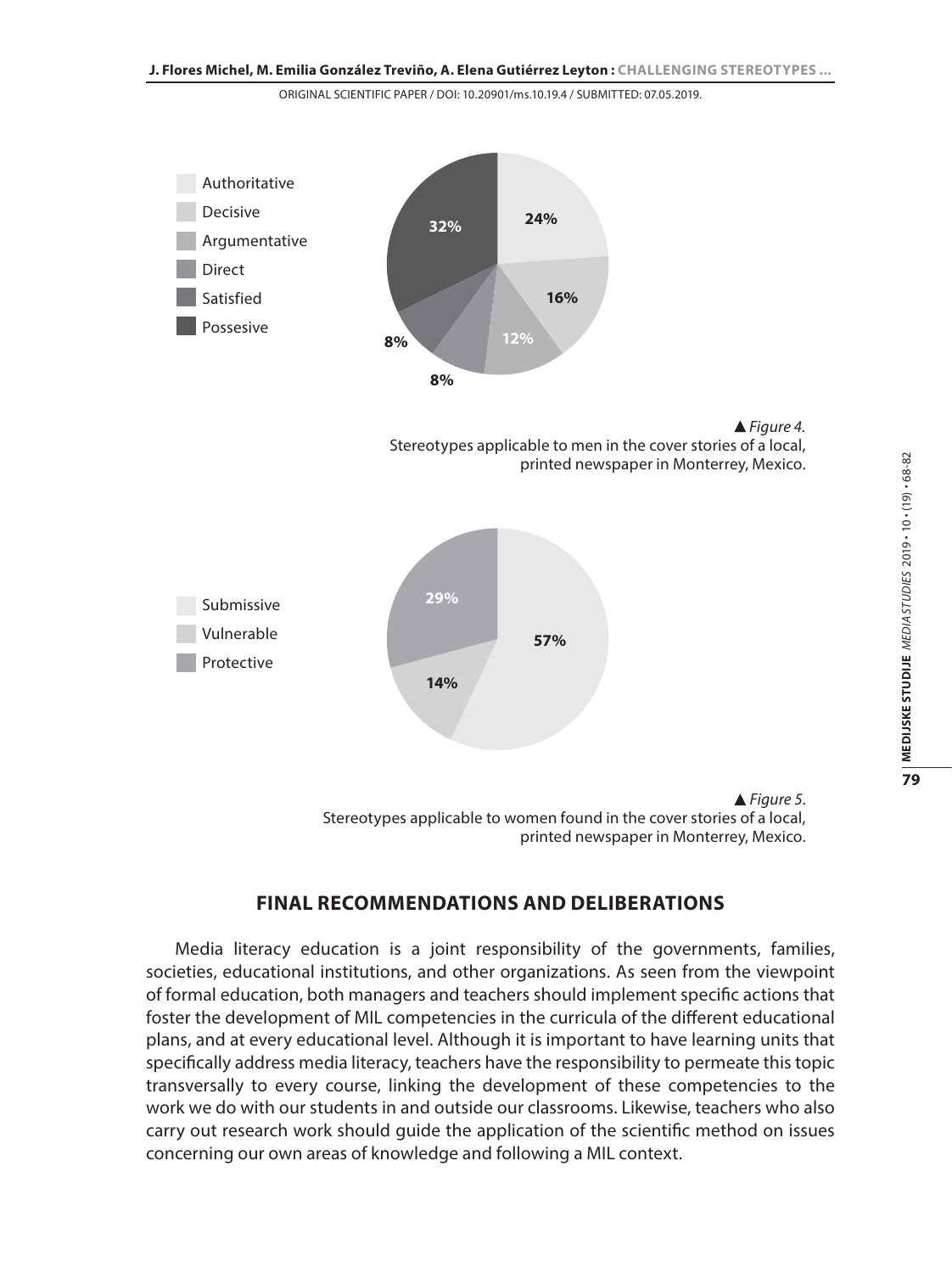Digital natives cannot conceive a world without the information they get from the Internet on diverse devices and over different platforms. Therefore, it is essential for them to have the ability to discern truthful from false information; but they also, as we saw in the exercise we presented, need to tell apart and give a meaning to the filters over which that information is transmitted. It was very satisfying for the authors to read the students' comments:

We realize the theory we chose supports our goal and the research question (Kurt Lewin's Gatekeeper Theory, *1947), which states that mass media exert great influence over the public by choosing which stories are newsworthy and how much space and relevance they get. These lines are enough to make clear the newspaper we analyzed is more interested in presenting news that showcase men instead of women.*

*We concluded that the stereotypes applicable to men and women, as shown on the cover of the newspaper we studied, represent a broader form of inequality for women and that these stories foster more interest for the growth of men than for the growth of women; therefore, we accept our hypothesis.*

*The participation of women compared to that of men on the cover stories of the newspaper is negligible, it does not promote equality, and continue to depict the stereotypes that have applied for men and women for centuries; therefore, there is not any sort of equality among the sexes on the cover of the printed newspaper we studied for a month and, thus, the expected trend is for the newspaper to carry on depicting the same form of inequality in each of its issues.*

Students also included important elements of media literacy in the recommendations they made for this project. The following is a selection:

Regarding theory and practice.

Monitor the proposed problem. >

- >Foster equality in all the media, especially among those who write for printed newspapers.
- >Provide writers with basic training to help foster a healthy coexistence and gender equality at work and in their writings.

Carry out annual research on the matter and check the progress made on equality. >

Regarding methodology.

We recommend improving this research problem in the future by creating experimental >quantitative studies.

Lastly, the authors suggest students introduce these types of academic activities that link different areas of knowledge with MIL in extra-curricular contexts such as forums and conferences within and outside academia as well as in informal contexts, such as neighborhood meetings, conferences for vulnerable groups, and, of course, among their relatives and friends.

Knowledge does not wear out and it enriches the lives of those who give it and those who receive it. Knowledge is a resource that supports the sustainable development of our planet. Let us keep promoting generations of students and their use of knowledge.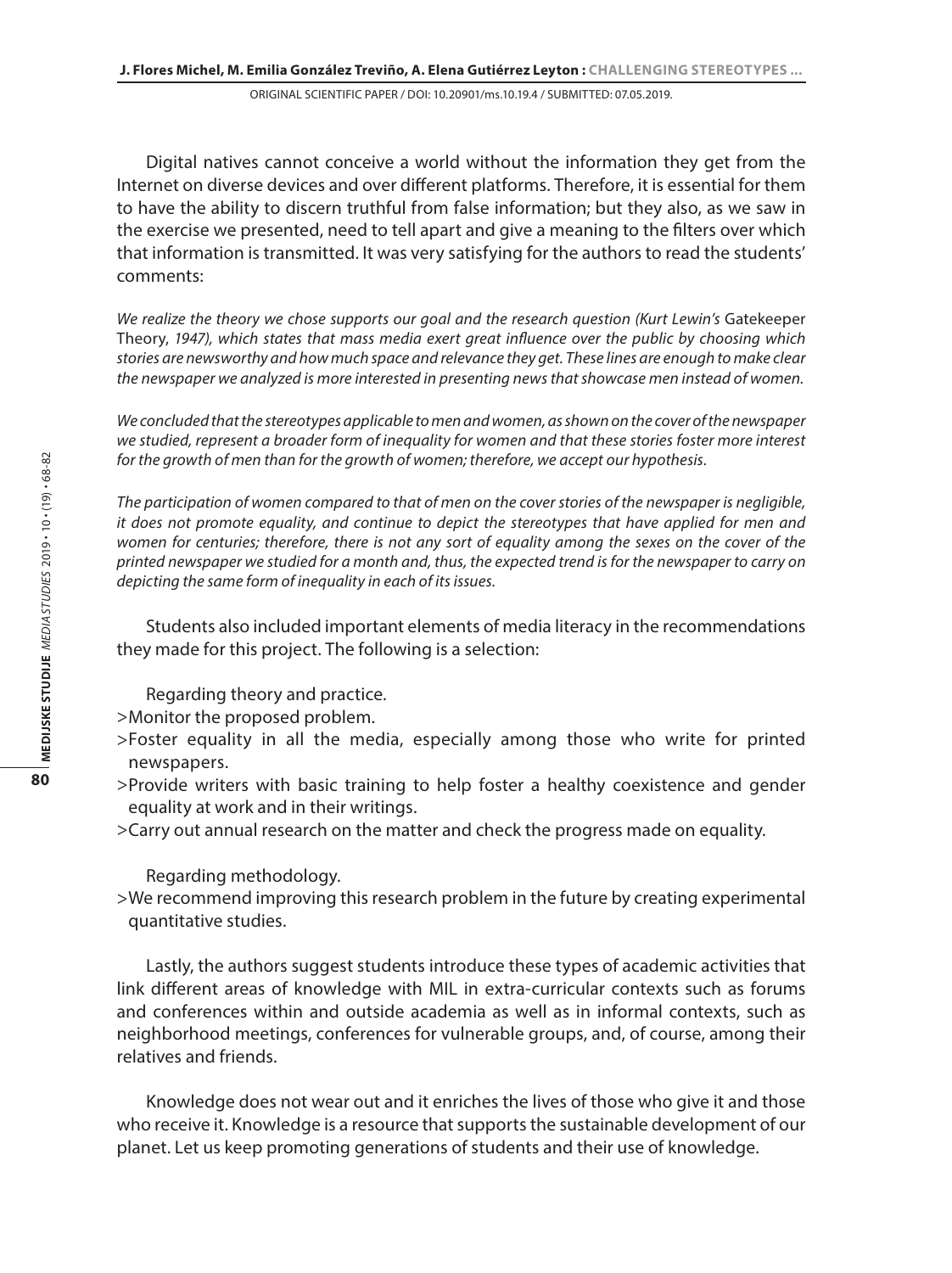#### **References**

>Araya Umaña, Sandra (2005) *Relaciones sexistas en la educación* [essay prepared for the "Education and gender" course of the Latin American Doctorate of Education of the State University, Costa Rica], Costa Rica: UNED.

>Cantú Ortiz, Ludivina; Flores Michel, Julieta and Roque Segovia, Carmen (2009) *Competencia comunicativa*. México: Patria.

>Fernández-García, Nuria (2017) "Fake news": una oportunidad para la alfabetización mediática. *Revista Nueva Sociedad* 269: May – June 2017.

>Frau-Meigs, Divina; Velez, Irma and Flores Michel, Julieta (2017) *Public Policies in Media and Information Literacy in Europe: Cross-Country Comparisons*. London: Routledge. DOI: 10.4324/9781315628851.

>Gaborit, Pascaline (2009) *Les stéréotypes de genre: Identités, rôles sociaux et politiques publiques*. Paris: L´Harmattan.

>Hernández Sampieri, Roberto; Fernández Collado, Carlos and del Pilar Baptista Lucio, Maria (2006) *Metodología de la investigación*. México: McGraw Hill.

>INEGI, SCT and IFT (2018) *Comunicado de prensa núm. 105/18.* http://www.beta.inegi.org.mx/ contenidos/saladeprensa/boletines/2018/otrtemecon/endutih2018\_02.pdf (10/04/2019).

>Instituto Federal de Telecomunicaciones, (n.d.) *Lineamientos Generales sobre los derechos de la Audiencias.* http://www.ift.org.mx/sites/default/files/industria/temasrelevantes/4746/documentos/ lineamientosdchosaudienciasaccesible.pdf (10/04/2019).

>Lamas, Marta (1999) Género, diferencias de sexo y diferencia sexual. *Debate Feminista* 20 (10): 84-106.

>Lozano Rendón, José Carlos (2007) *Teoría e investigación de la comunicación de masas.* México: Pearson.

>Parreira do Prado, Magaly (2019) La proliferación de las "fake news" y sus algoritmos daña la cultura democrática. *Ámbitos. Revista Internacional de Comunicación* (45): 89-106.

>Ramírez Prado, Fidel and Rama, Claudio (eds), (2014) *Los recursos de aprendizaje en la educación a distancia: Nuevos escenarios, experiencias y tendencias*. Perú: Universidad Alas Peruanas and Virtual Educa.

>Real Academia Española (2017) *Sex concept*. http://www.rae.es/ (10/04/2019).

>Ministry of Public Education (2019) *Boletín No. 57 Civismo y Humanismo, materias que regirán la matrícula de la Nueva Escuela Mexicana: EMB*. https://www.gob.mx/sep/articulos/boletin-no-57-civismo-y-humanismo-materias-que-regiran-la-matricula-de-la-nueva-escuela-mexicanaemb?idiom=es (25/04/2019).